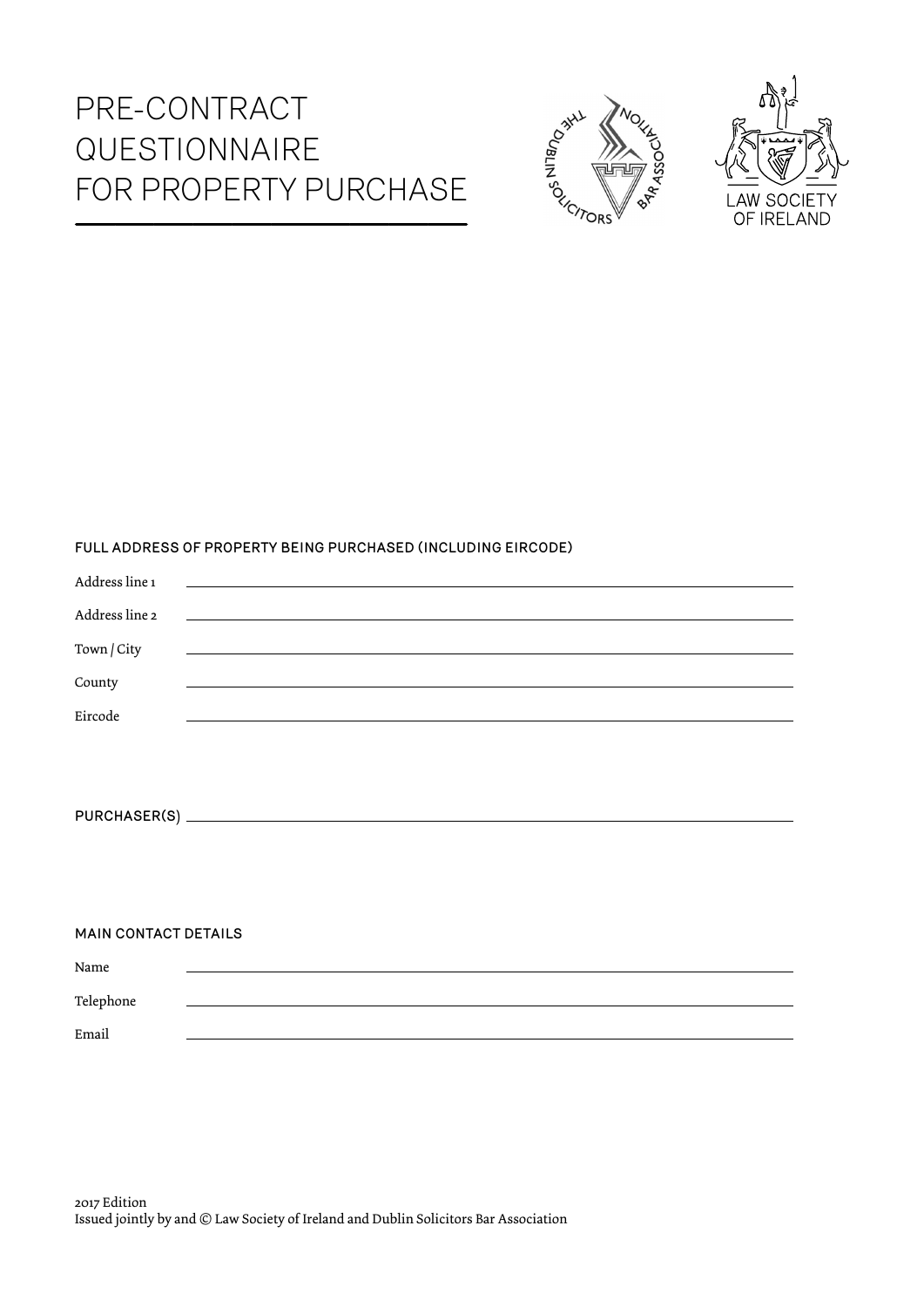## PRE-CONTRACT QUESTIONNAIRE FOR PROPERTY PURCHASE

Please complete this form carefully.

For many of the questions you need only tick the correct answer. It does not matter if you do not know the answer to any question so long as you say so. If there are any questions that you do not understand, please contact us.

If the information you have provided changes after you fill in this questionnaire but before the purchase is completed, tell us immediately. This is as important as giving the right answers in the first place.

**1. YOUR DETAILS** *(If there are three or more purchasers, please fill out separate sheets/separate online forms for questions 1.1.1 to 1.1.9 in respect of the third and further purchasers.)* 

Please complete the following personal details

## **DETAILS OF PURCHASER 1:**

1.1.1. Your full name

1.1.2 Have you ever used any other name or variant of your name in Irish, English or in any other language?

Please give details

#### 1.1.3 Your address, including Eircode (for correspondence)

#### 1.1.4 Your occupation

#### 1.1.5 Please provide your contact details

| Telephone / mobile number L |  |
|-----------------------------|--|
|                             |  |
| Email address               |  |

#### 1.1.6 Anti-money-laundering requirements

*Please bring the* **originals** *of the following when coming to see your solicitor. Copies will be taken and kept by your solicitor and the originals will be returned to you:* 

| Photo ID, such as a current passport, driver's licence or state-issued identity card with photograph.     | [BRING]        |
|-----------------------------------------------------------------------------------------------------------|----------------|
| Proof of address dated within the past 3 months, such as a utility bill for gas, electricity, water, or a |                |
| letter from your bank or Revenue.                                                                         | <b>FBRING1</b> |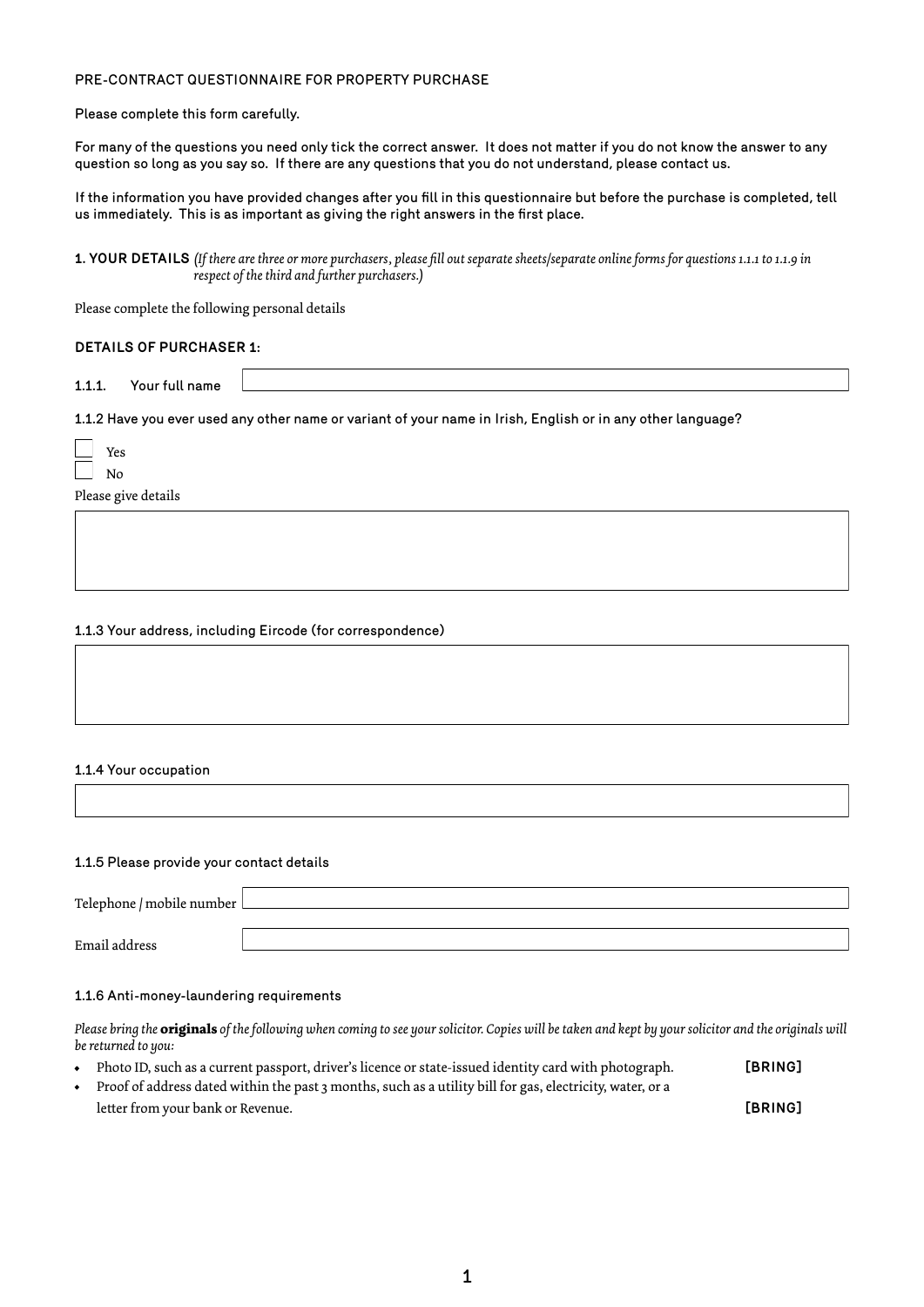## 1.1.7(a) What is your current family law status?

| <b>STATUS</b><br>(tick appropriate box in middle column) | $\sqrt{ }$ | THE FOLLOWING WILL BE NEEDED WHERE<br>INDICATED:<br>(If any of your certificates or documents are in a language<br>other than Irish or English, please provide a translation.)                      |                                          |
|----------------------------------------------------------|------------|-----------------------------------------------------------------------------------------------------------------------------------------------------------------------------------------------------|------------------------------------------|
| Single                                                   |            |                                                                                                                                                                                                     |                                          |
| Single but previously engaged                            |            |                                                                                                                                                                                                     |                                          |
| Married                                                  |            | State marriage certificate.<br>Your spouse must consent to any mortgage if the property<br>is not in joint names and you both ordinarily reside or<br>intend residing there.                        | [BRING]                                  |
| Widowed                                                  |            | State marriage certificate<br><b>AND</b><br>Spouse's death certificate                                                                                                                              | [BRING]<br>[BRING]                       |
| Separated                                                |            | State marriage certificate<br><b>AND</b><br>Deed of separation<br>Court order<br>AND/OR<br>Deed of waiver                                                                                           | [BRING]<br>[BRING]<br>[BRING]<br>[BRING] |
| Divorced                                                 |            | State marriage certificate<br><b>AND</b><br>Court order<br>AND/OR<br>Deed of waiver                                                                                                                 | [BRING]<br>[BRING]<br>[BRING]            |
| Civil partnership                                        |            | Civil partnership registration certificate.<br>Your civil partner must consent to any mortgage if the<br>property is not in joint names and you both ordinarily<br>reside or intend residing there. | [BRING]                                  |
| Surviving civil partner                                  |            | Civil partnership registration certificate<br><b>AND</b><br>Deceased civil partner's death certificate                                                                                              | [BRING]<br>[BRING]                       |
| Civil partnership dissolved                              |            | Civil partnership registration certificate<br><b>AND</b><br>Decree of dissolution of civil partnership                                                                                              | [BRING]<br>[BRING]                       |
| Cohabiting                                               |            | Details of -<br>• How long you have been cohabiting<br>. Whether you and your cohabitant have children together                                                                                     |                                          |

## 1.1.7(b) Do you and your spouse / civil partner /cohabitant intend to ordinarily reside in the property?

1.1.8 In relation to your marriage or civil partnership or your cohabitation, are you or have you been involved in any family law litigation or has any been threatened in –

(a) Ireland?

Yes

 $\mathcal{L}$ No

If you answered 'Yes', please give details

## (b) Any other jurisdiction?

Yes No

2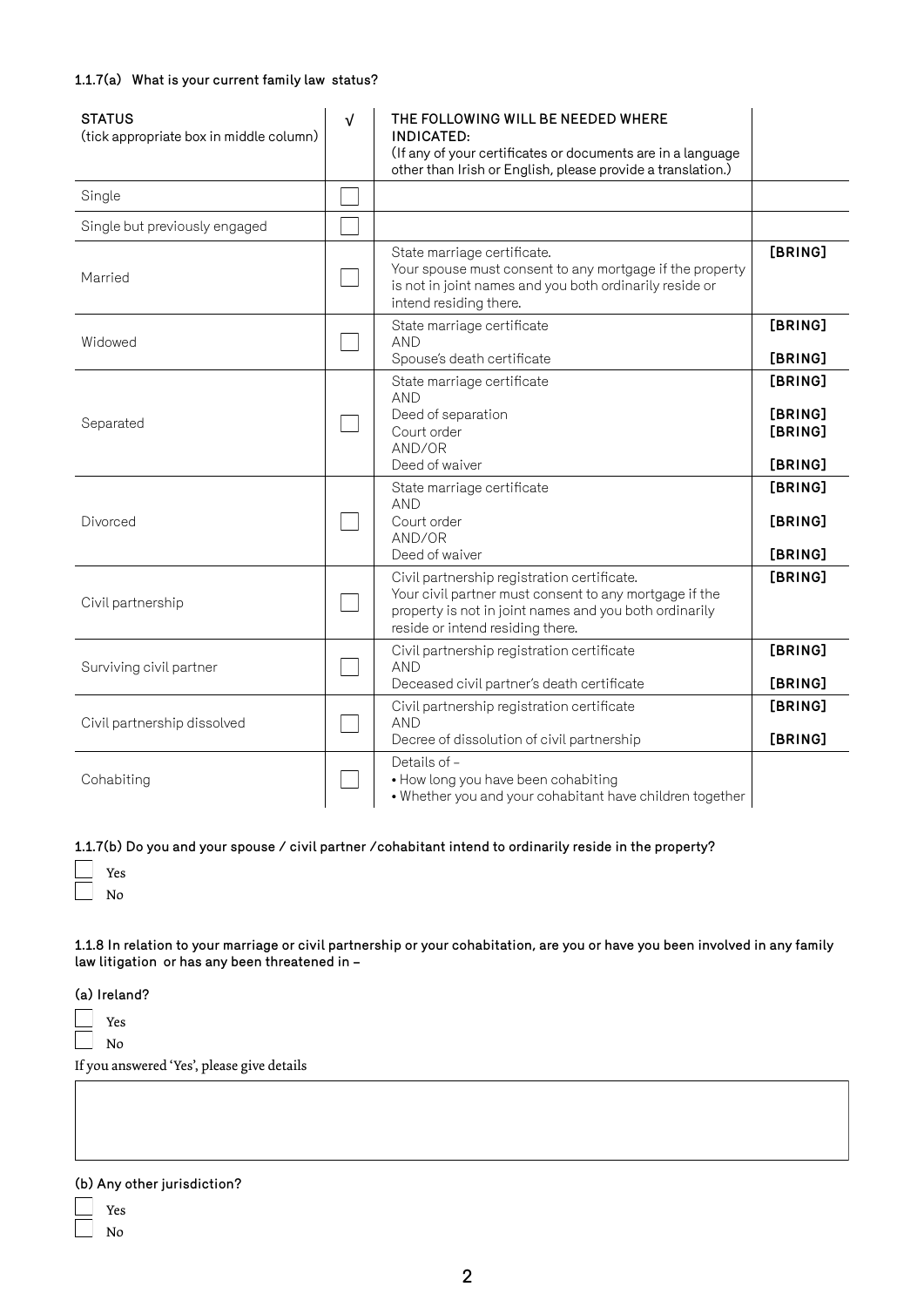## 1.1.9 What is your PPS number and tax type?

*(This information will be required by the Revenue Commissioners. If you don't have a current Irish PPS number, you need to apply now to obtain one prior to completion. See www.welfare.ie)*

| PPS No.:                                                                                                    |
|-------------------------------------------------------------------------------------------------------------|
| Tax type:                                                                                                   |
| Income tax                                                                                                  |
| <b>PAYE</b>                                                                                                 |
| <b>VAT</b>                                                                                                  |
| Other (specify)                                                                                             |
|                                                                                                             |
| <b>DETAILS OF PURCHASER 2:</b>                                                                              |
| Your full name<br>1.2.1.                                                                                    |
| 1.2.2 Have you ever used any other name or variant of your name in Irish, English or in any other language? |
| Yes<br>No                                                                                                   |
| Please give details                                                                                         |
|                                                                                                             |
|                                                                                                             |
|                                                                                                             |
|                                                                                                             |
|                                                                                                             |
|                                                                                                             |
| 1.2.3 Your address, including Eircode (for correspondence)                                                  |
|                                                                                                             |
|                                                                                                             |
|                                                                                                             |
|                                                                                                             |
|                                                                                                             |
| 1.2.4 Your occupation                                                                                       |
|                                                                                                             |
|                                                                                                             |
|                                                                                                             |
| 1.2.5 Please provide your contact details                                                                   |
|                                                                                                             |
| $-1$ 1 $1$ 1 1 $1$ 1 $1$                                                                                    |

Telephone / mobile number $\mathop{\llcorner}$ Email address

#### 1.2.6 Anti-money-laundering requirements

*Please bring the* **originals** *of the following when coming to see your solicitor. Copies will be taken and kept by your solicitor and the originals will be returned to you:* 

- Photo ID, such as a current passport, driver's licence or state-issued identity card with photograph. **[BRING]**
- Proof of address dated within the past 3 months, such as a utility bill for gas, electricity, water, or a letter from your bank or Revenue. **[BRING]**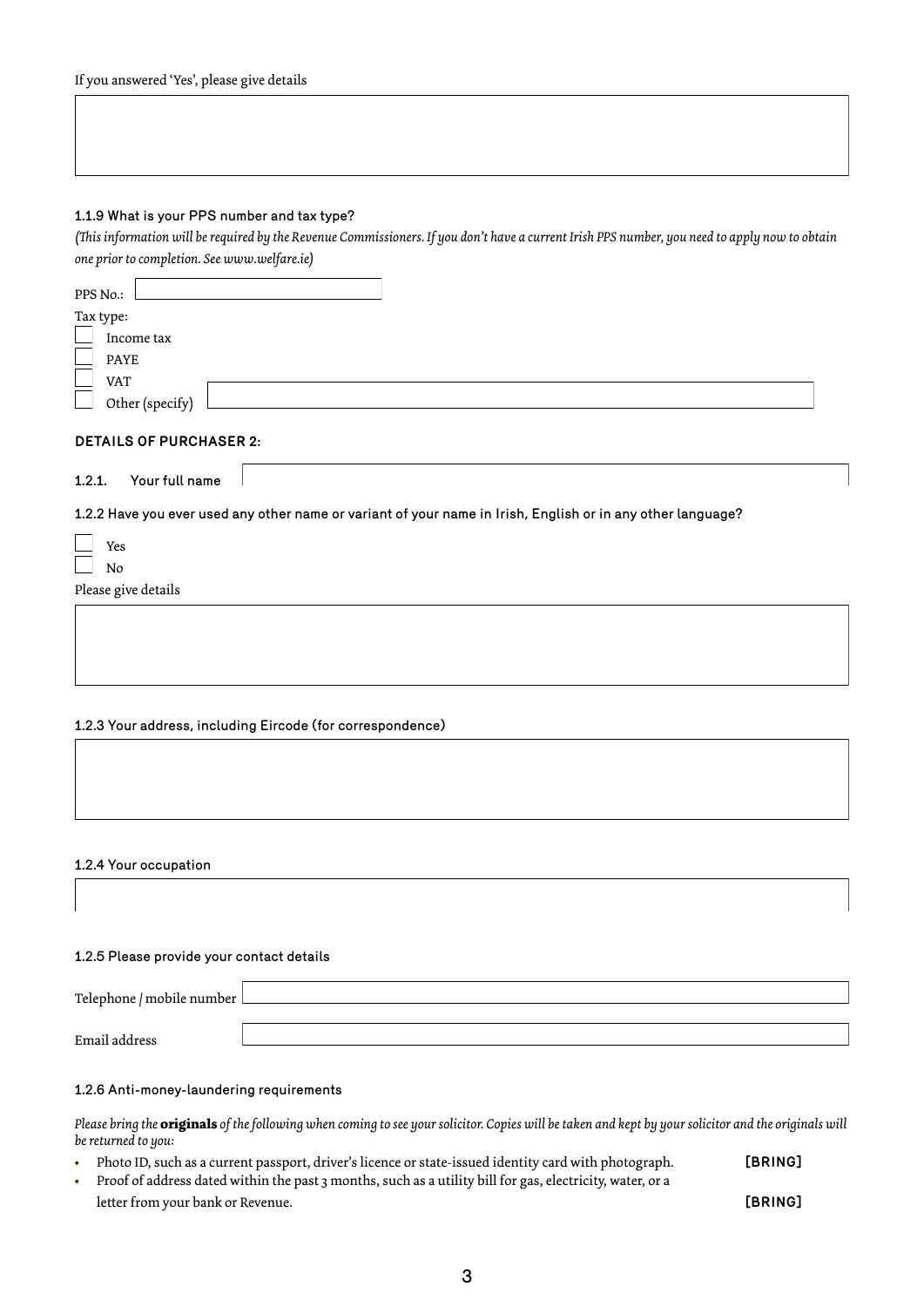## 1.2.7(a) What is your current family law status?

| <b>STATUS</b><br>(tick appropriate box in middle column) | $\sqrt{ }$ | THE FOLLOWING WILL BE NEEDED WHERE<br>INDICATED:<br>(If any of your certificates or documents are in a language<br>other than Irish or English, please provide a translation.)   |                                          |
|----------------------------------------------------------|------------|----------------------------------------------------------------------------------------------------------------------------------------------------------------------------------|------------------------------------------|
| Single                                                   |            |                                                                                                                                                                                  |                                          |
| Single but previously engaged                            |            |                                                                                                                                                                                  |                                          |
| Married                                                  |            | State marriage certificate.<br>Your spouse must consent to any mortgage if the property<br>is not in joint names and you both ordinarily reside or<br>intend residing there.     | [BRING]                                  |
| Widowed                                                  |            | State marriage certificate<br><b>AND</b><br>Spouse's death certificate                                                                                                           | [BRING]<br>[BRING]                       |
| Separated                                                |            | State marriage certificate<br><b>AND</b><br>Deed of separation<br>Court order<br>AND/OR<br>Deed of waiver                                                                        | [BRING]<br>[BRING]<br>[BRING]<br>[BRING] |
| Divorced                                                 |            | State marriage certificate<br><b>AND</b><br>Court order<br>AND/OR<br>Deed of waiver                                                                                              | [BRING]<br>[BRING]<br>[BRING]            |
| Civil partnership                                        |            | Civil partnership registration certificate.<br>Your civil partner must consent to any mortgage if the<br>property is not in joint names and you both ordinarily<br>reside there. | [BRING]                                  |
| Surviving civil partner                                  |            | Civil partnership registration certificate<br><b>AND</b><br>Deceased civil partner's death certificate                                                                           | [BRING]<br>[BRING]                       |
| Civil partnership dissolved                              |            | Civil partnership registration certificate<br><b>AND</b><br>Decree of dissolution of civil partnership                                                                           | [BRING]<br>[BRING]                       |
| Cohabiting                                               |            | Details of -<br>• How long you have been cohabiting<br>. Whether you and your cohabitant have children together                                                                  |                                          |

## 1.2.7(b) Do you and your spouse / civil partner /cohabitant intend to ordinarily reside in the property?

1.2.8 In relation to your marriage or civil partnership or your cohabitation, are you or have you been involved in any family law litigation or has any been threatened in –

(a) Ireland?

Yes

 $\mathbf{I}$ No

If you answered 'Yes', please give details

## (b) Any other jurisdiction?

Yes No

4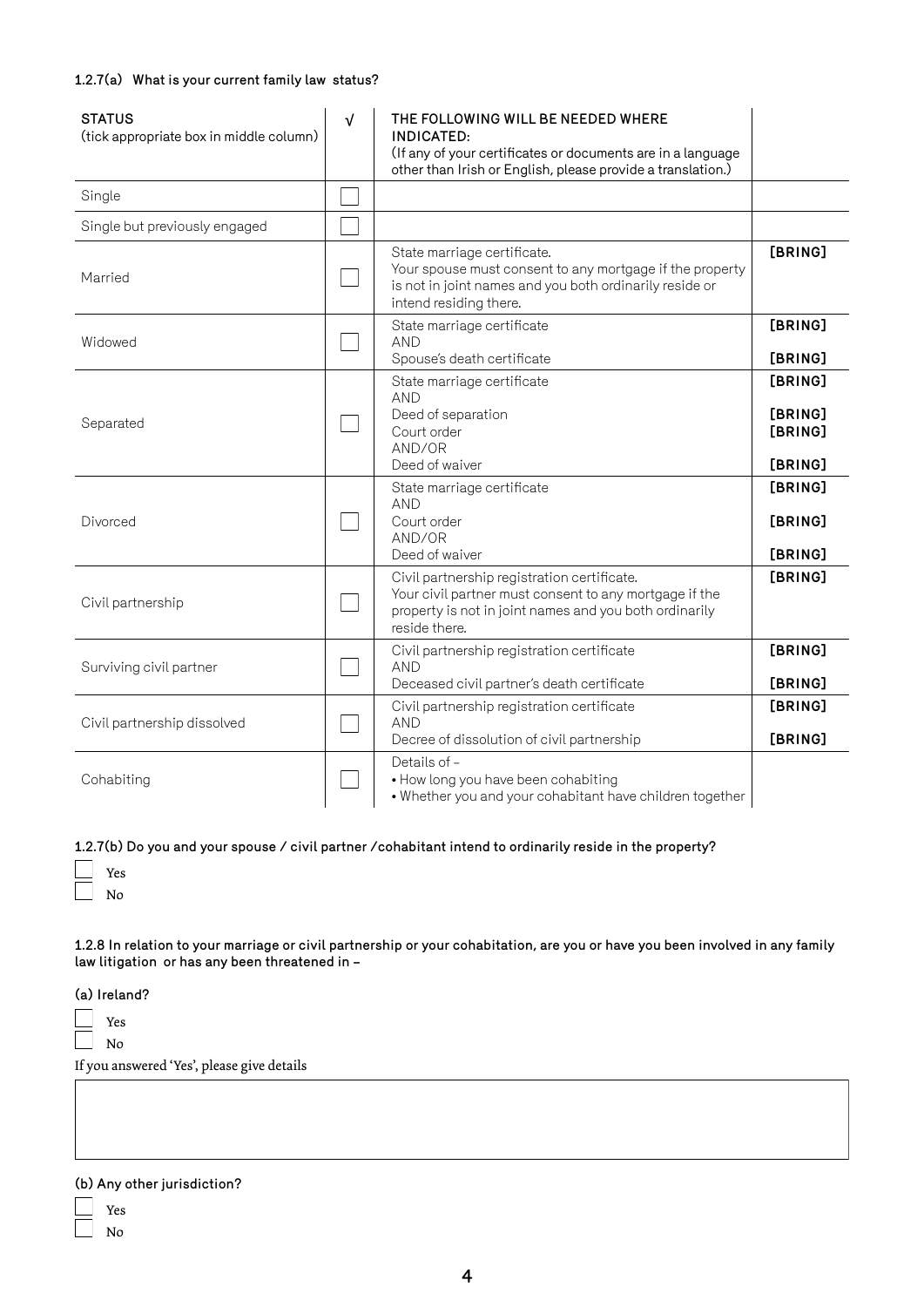## 1.2.9 What is your PPS number and tax type?

*(This information will be required by the Revenue Commissioners. If you don't have a current Irish PPS number, you need to apply now to obtain one prior to completion. See www.welfare.ie)*

| PPS No.:   |                 |  |  |
|------------|-----------------|--|--|
| Tax type:  |                 |  |  |
|            | Income tax      |  |  |
| PAYE       |                 |  |  |
| <b>VAT</b> |                 |  |  |
|            | Other (specify) |  |  |

## **2. TRANSACTION AND PROPERTY DETAILS**

2.1(a) What is the source of the funds that will be used to buy the property?

|               | € | <b>PROVIDER</b> |
|---------------|---|-----------------|
|               |   |                 |
| Own resources |   |                 |
| Loan          |   |                 |
| Gift          |   |                 |

*(If you are getting a loan, your bank may have additional requirements if you are getting a gift.)*

2.1(b) If you are obtaining a loan, please provide us with a copy of your letter of loan offer. **[BRING]**

*(Before you give an unconditional contract to purchase the property, it is essential that you are able to comply with all of the conditions of your loan offer. If life assurance is required, you must ensure that you are approved for life cover.)*

#### 2.2(a) Please give the name(s) and address(es) of the person(s) whose name(s) will go on the deed to the property being purchased.

2.2(b) Please state in what shares they will hold the property.

2.2(c) Please give the name(s) and address(es) of the person(s) whose name(s) will go in the mortgage deed, if any.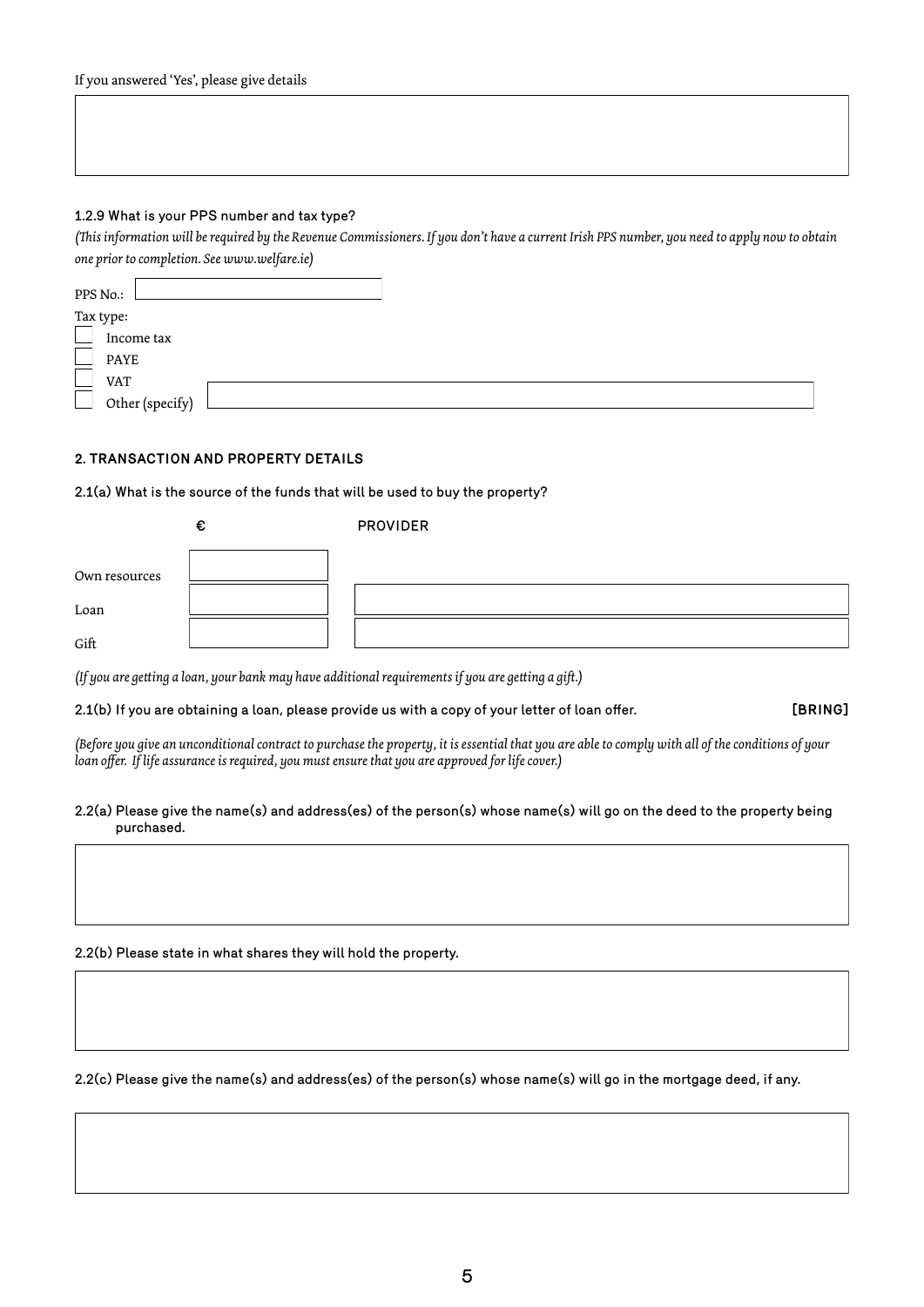|  |  |  |  | 2.3 What type of property is it? |  |  |
|--|--|--|--|----------------------------------|--|--|
|--|--|--|--|----------------------------------|--|--|

Private dwelling house

Apartment / Town house

Vacant site

Commercial

2.4 Please provide name and contact details of auctioneer.

2.5(a) What is the purchase price?

2.5(b) Have you paid a booking deposit?

€

If you answered 'Yes', please give details

*(You should get a receipt from the auctioneer saying the deposit is being held in trust and to your order.)*

2.6 When do you hope to complete the purchase?

*(The completion date (which will have to be agreed with the vendor) is the day on which the purchase monies are paid and you receive the keys. You should inspect the property immediately prior to completion to ensure that the vendor has vacated it but leaving those items that they have agreed to sell to you.)*

2.7 Does the property, or the development in which it is situate, consist of a block of 5 or more storeys (including the basement)?

| v |
|---|
|   |

2.8 Is there any evidence of any person, other than the vendors and their immediate family, occupying the property?

Yes No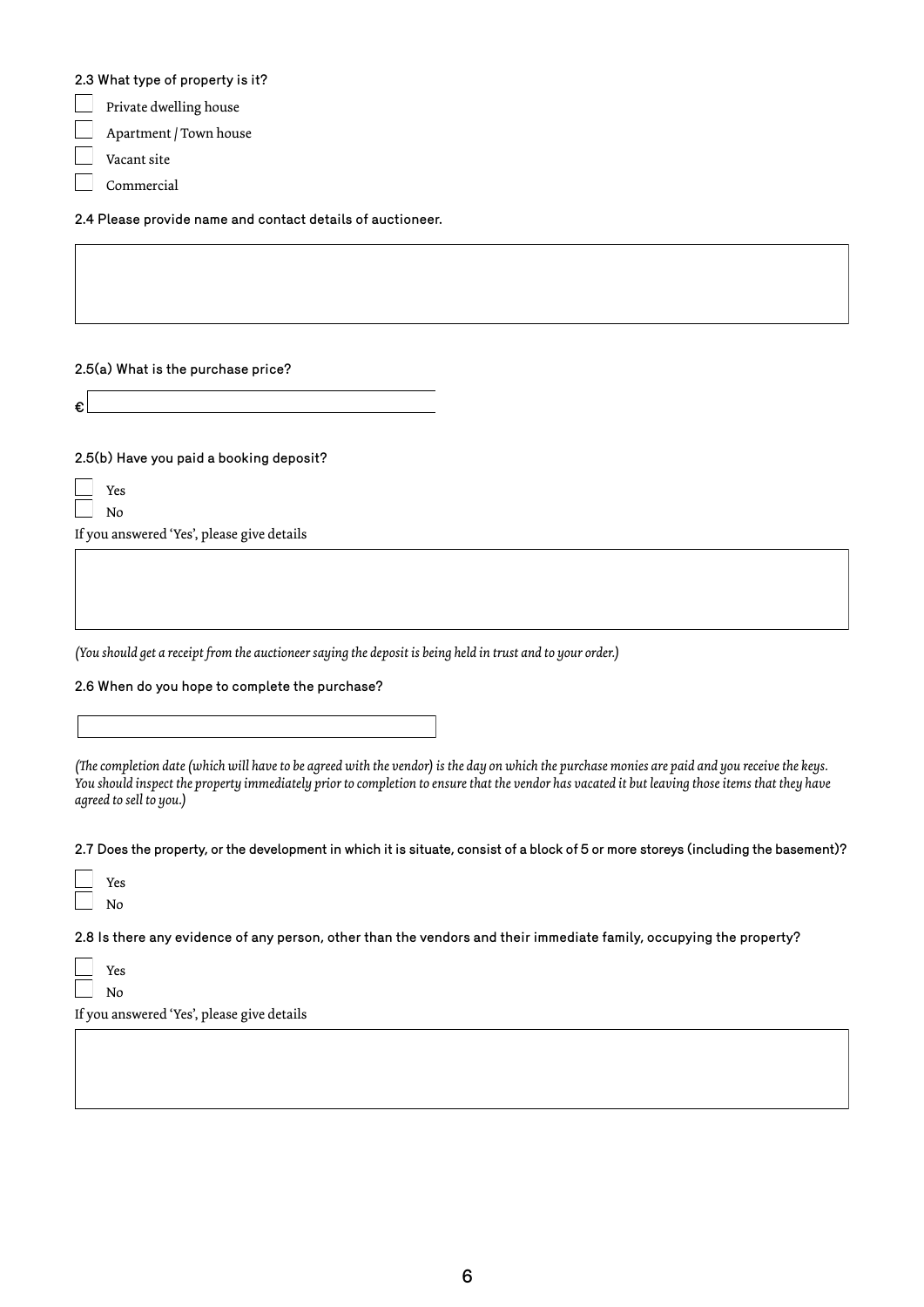## **3. SERVICES AND UTILITIES**

This section applies to gas, electrical and water supplies and sewage disposal. Where you have answered, "not known" to one of the following questions, you will need to ask your architect or engineer to confirm the position.

3.1 Please tick which services you expect the property to have

| Gas                                                                                                                                           |
|-----------------------------------------------------------------------------------------------------------------------------------------------|
| Mains electricity                                                                                                                             |
| Water                                                                                                                                         |
| Mains water                                                                                                                                   |
| Well                                                                                                                                          |
| Group water scheme                                                                                                                            |
| Drainage                                                                                                                                      |
| Septic tank                                                                                                                                   |
| Mains drains                                                                                                                                  |
| Other (specify)                                                                                                                               |
| (You should make your own arrangements for the transfer of all services, such as telephone, gas, electricity, and water prior to completion.) |
| 3.2 Do any drains, pipes or wires for these services cross any neighbour's property?                                                          |
| Yes                                                                                                                                           |
| No                                                                                                                                            |
| Not known                                                                                                                                     |
| If you answered 'Yes', please give details                                                                                                    |
|                                                                                                                                               |

3.3(a) If the property obtains its water supply from a well, is this well on the property?

Not known

If you answered 'Yes', please give details

3.3(b) Does the property obtain its water supply from a group water scheme?

Yes No

Not known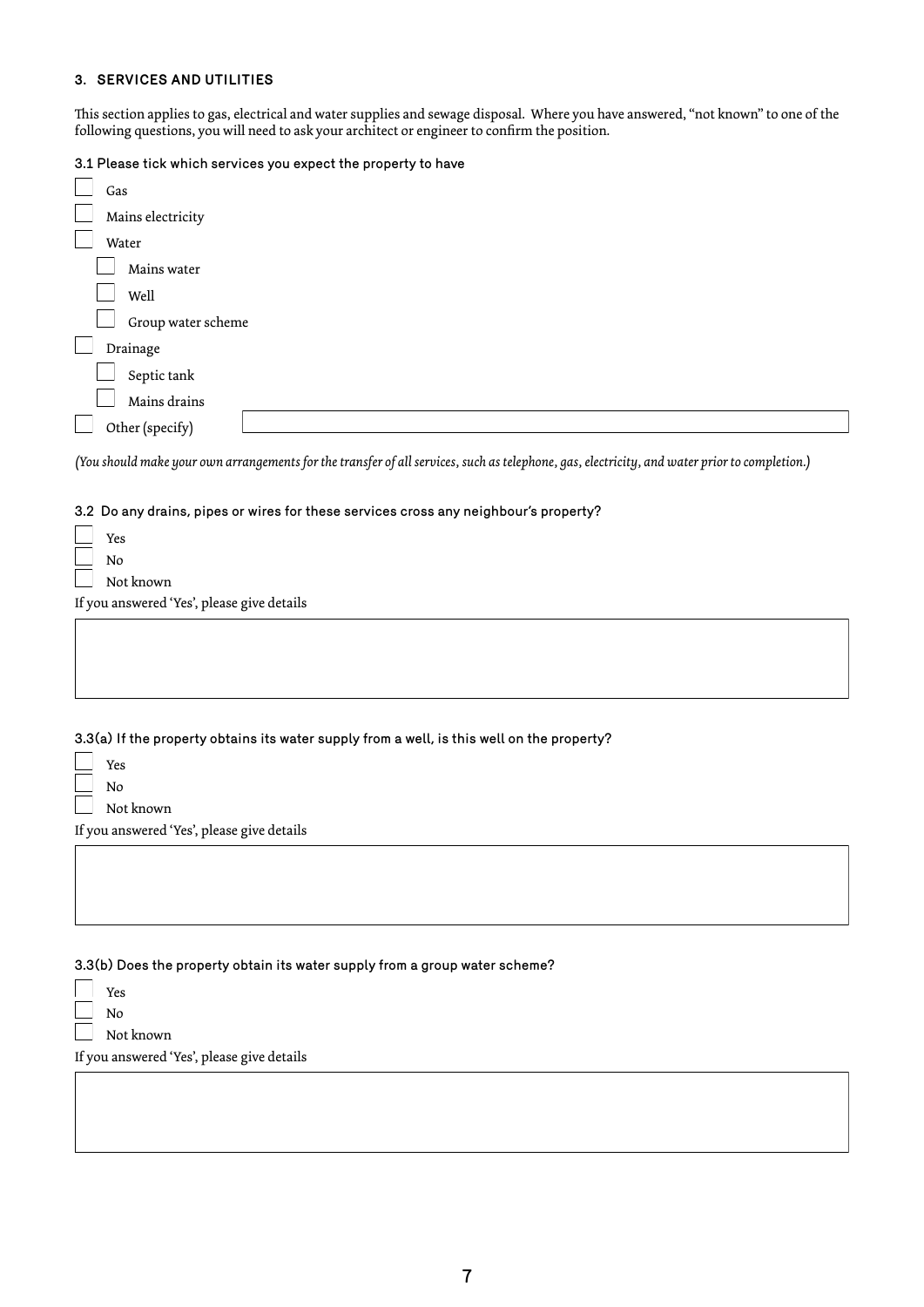| 3.4 If the property drains into a septic tank, is the tank and its percolation area on the property?  |
|-------------------------------------------------------------------------------------------------------|
| Yes                                                                                                   |
| $\rm No$                                                                                              |
| Not known                                                                                             |
| If you answered 'Yes', please give details                                                            |
|                                                                                                       |
|                                                                                                       |
|                                                                                                       |
|                                                                                                       |
|                                                                                                       |
| 3.5 Do any drains, pipes, wires or cables servicing another property pass over or under the property? |
| Yes                                                                                                   |
| $\rm No$                                                                                              |
| Not known                                                                                             |
| If you answered 'Yes', please give details                                                            |
|                                                                                                       |
|                                                                                                       |
|                                                                                                       |
|                                                                                                       |
|                                                                                                       |
| 3.6 Is there a well or septic tank on the property that services another property?                    |
| Yes                                                                                                   |
| No                                                                                                    |
| Not known                                                                                             |
| If you answered 'Yes', please give details                                                            |
|                                                                                                       |
|                                                                                                       |
|                                                                                                       |
|                                                                                                       |
|                                                                                                       |
| 3.7 Does a public road lead directly to the property?                                                 |
| Yes                                                                                                   |
| No                                                                                                    |
| Not known                                                                                             |
| If you answered 'Yes', please give details                                                            |
|                                                                                                       |
|                                                                                                       |
|                                                                                                       |
|                                                                                                       |
|                                                                                                       |
| 3.8(a) Is the property situated in a privately managed estate?                                        |
| Yes                                                                                                   |
| $\rm No$                                                                                              |
| Not known                                                                                             |
| If you answered 'Yes', please give details                                                            |
|                                                                                                       |
|                                                                                                       |
|                                                                                                       |
|                                                                                                       |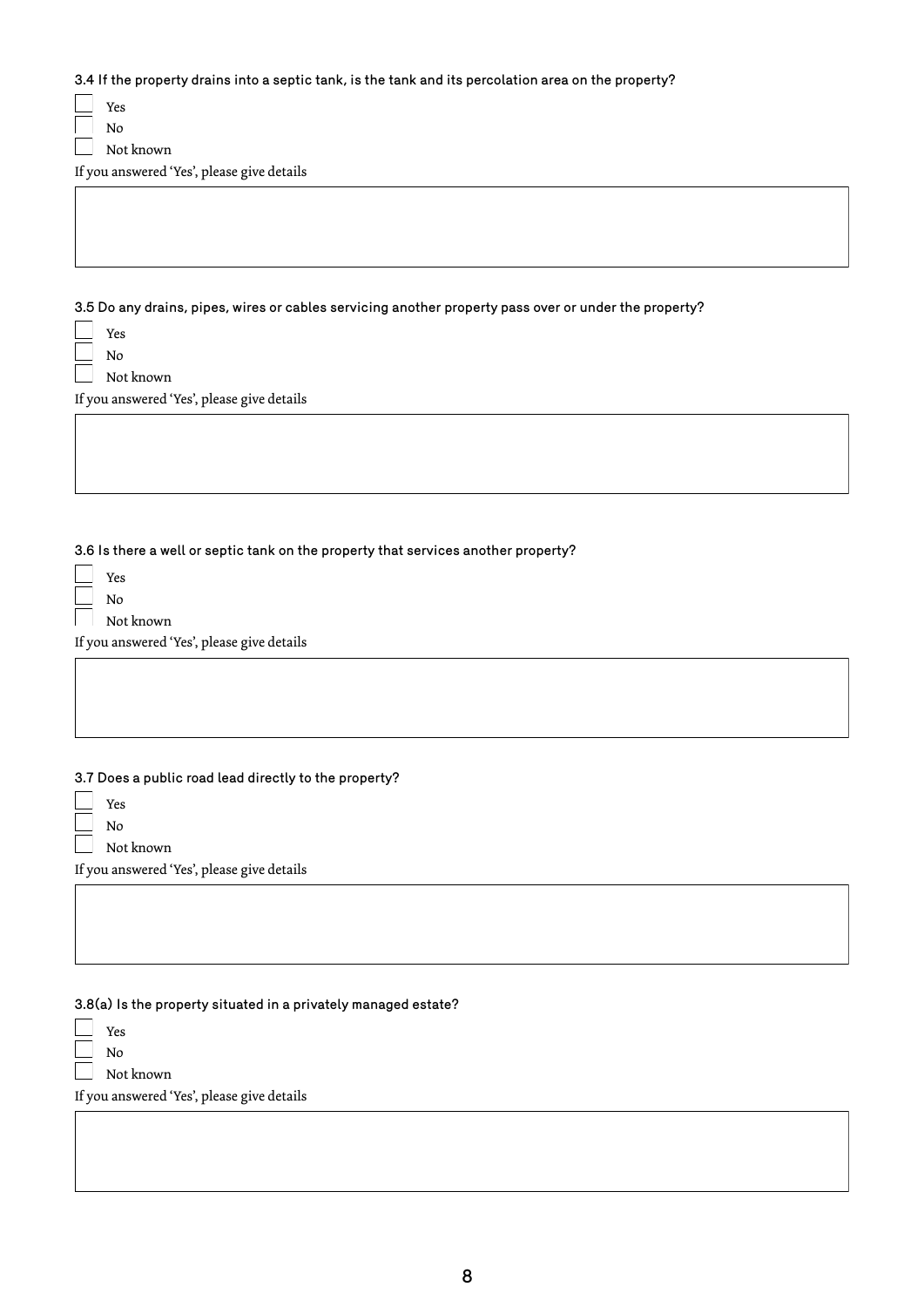3.8(b) Is a designated car parking space included in the purchase price?

Yes No

Not known

If you answered 'Yes', please give details

#### **4. PLANNING**

4.1 Do you know when the buildings on the property were constructed?

If you answered 'Yes', please give details

## 4.2. (a) What is the present use of the property?

4.2(b) Do you intend to change this use?

Yes No

If you answered 'Yes', please give details

4.3.Does it appear that there has been building work (such as an extension, garage or attic conversion) on the property.

Yes

No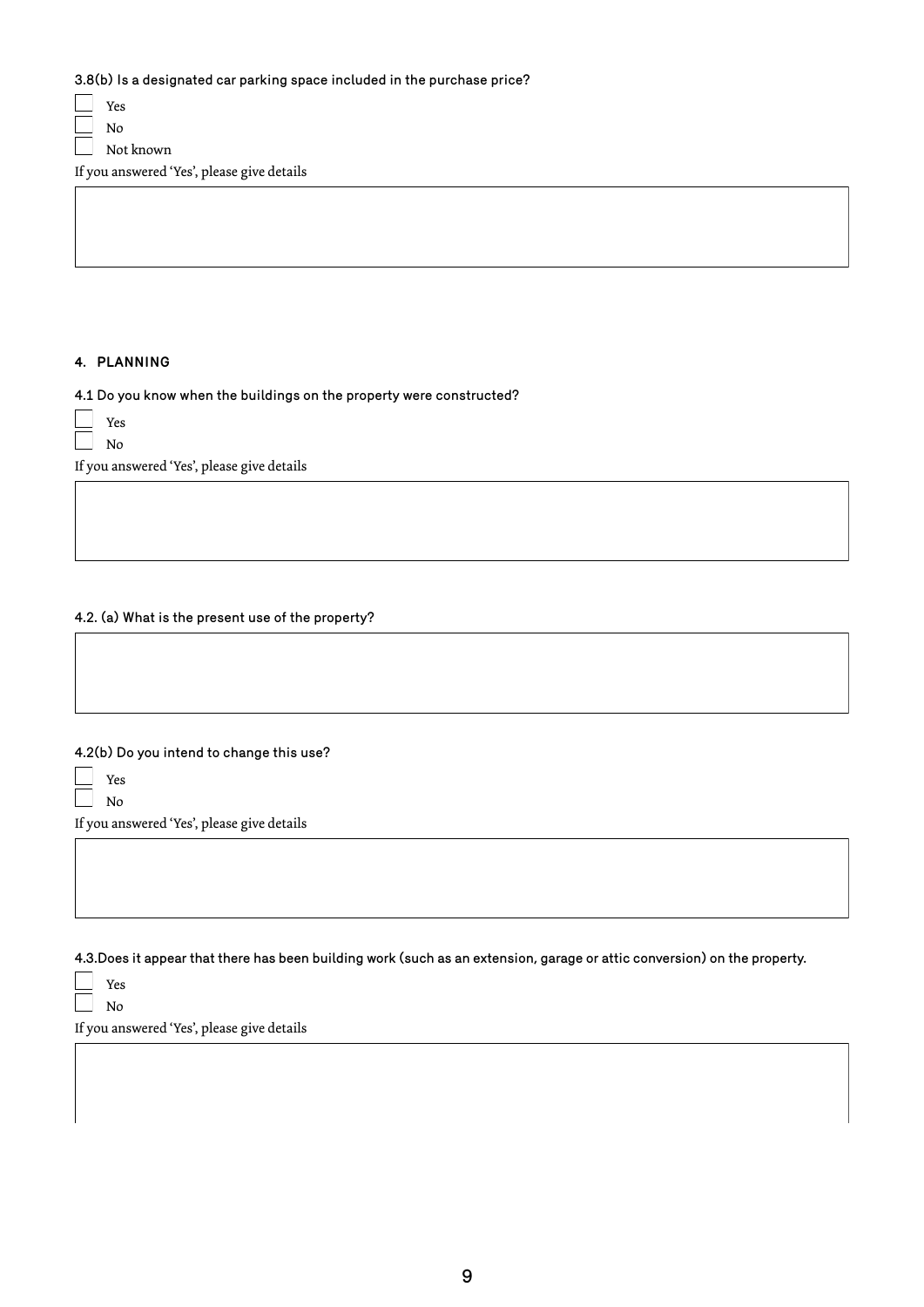## 4.4 Have you carried out a planning search –

(a) To check details of proposed road widening, zoning, etc?

| (b) To establish whether or not there have been any planning applications made in respect of the property or any nearby prop- |
|-------------------------------------------------------------------------------------------------------------------------------|
| erty, whether they have been granted or refused, and to see if they affect your future plans for the property?                |

| $\Box$ Yes |                                                                     |
|------------|---------------------------------------------------------------------|
| $\Box$ No  |                                                                     |
|            | (NOTE: If not, you or your architect or engineer should do so now.) |

If you answered 'Yes', please give details

4.5.Is the property a protected structure or situated in an architectural conservation area, an area of special planning control, an area of special amenity, a landscape conservation area, a strategic development zone or other area designated under the Planning Acts for any specific purpose or objective?

If you answered 'Yes', please give details

## **5. CONTENTS**

5.1 Are there any contents included in the purchase price?

| ×<br>. . |
|----------|
|          |

 $\Box$  No

If you answered 'Yes', please give details, including any estimated value

5.2 Are you taking over any lease or finance agreements that may exist in relation to these contents, for example hire purchase?

Yes No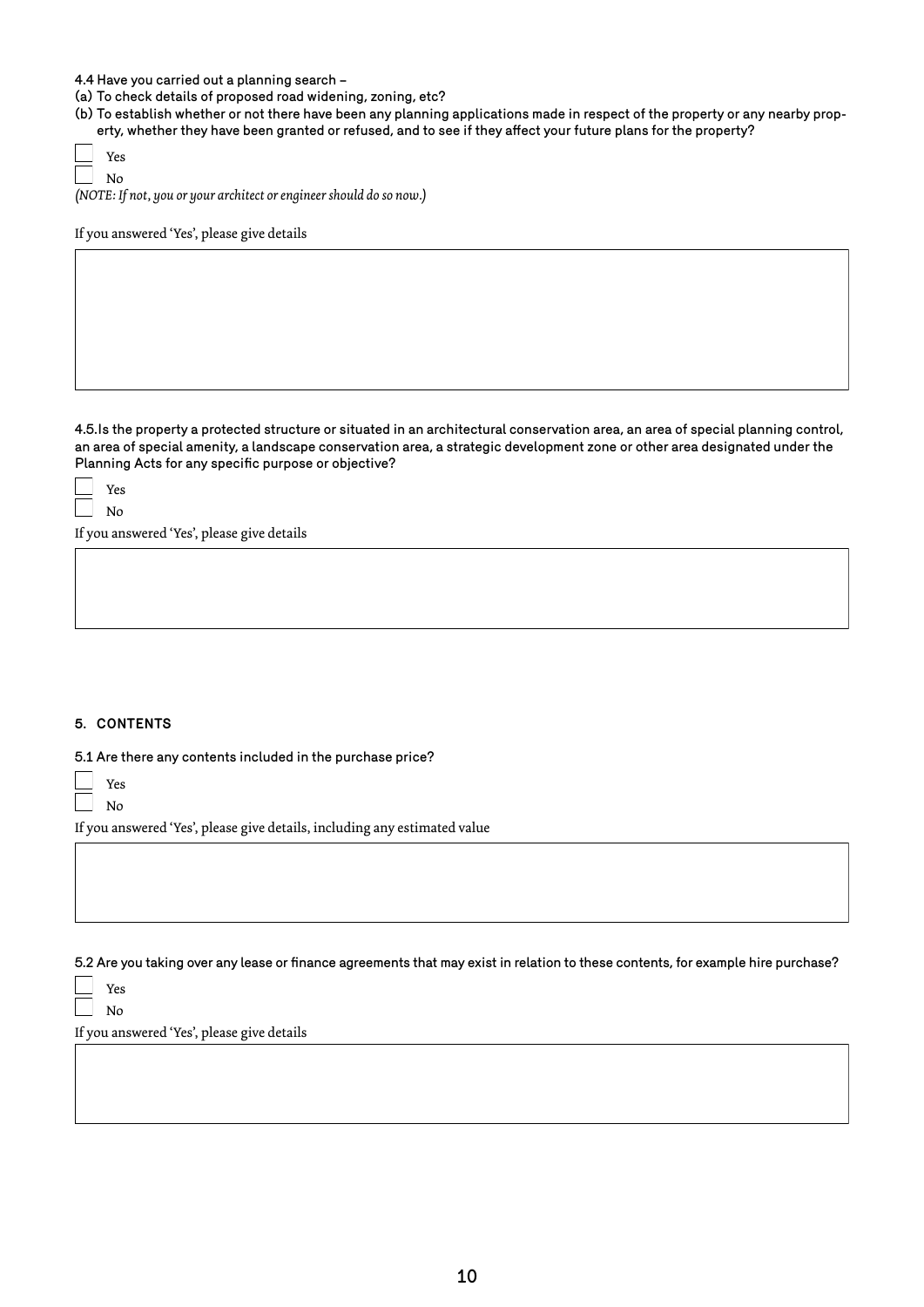#### **6. STAMP DUTY**

Different rates of stamp duty apply to residential and non-residential property.

6.1 Is the property *(select one only*) –

wholly residential?

wholly non-residential?

mixed (part residential and part non-residential)?

*(NOTE: If you answered 'mixed', an auctioneer's valuation reflecting the agreed apportionment will be required)*

#### **7. SURVEY**

7.1 If you are buying a second-hand property, have you had a survey carried out by an architect, engineer or surveyor?

*(It is very important that you have the property surveyed before the contracts are exchanged, as you will have no recourse against the seller if defects in its physical condition appear later. Your architect or engineer or surveyor should also check the map against the physical boundaries of the property on the ground to ensure that the map properly reflects the physical boundary of the property and that any buildings, any well, or any septic tank and percolation area are located within the physical boundaries. In certain circumstances, it may be necessary to commission an Environmental Impact Study.)*

*(If you are buying a commercial property or an apartment, in addition to checking its physical condition and the boundaries you should discuss all aspects of fire safety with your architect, engineer or surveyor. NOTE: If you complete the purchase and are then served with a notice requiring you to comply with the fire regulations, you will be responsible for the cost of compliance.)*

## **8. NEW HOUSE / APARTMENT**

8.1 Is the builder registered with HomeBond or other similar scheme?

Yes No

Not known

8.2 What is the expected completion date of the new house / apartment?

| 8.3 Is the builder seeking to have the deposit paid to him directly? |  |  |  |
|----------------------------------------------------------------------|--|--|--|
|                                                                      |  |  |  |

| es |
|----|
| n  |
|    |

Not known

*(NOTE: You may risk losing your deposit or stage payment unless:*

*(a) it is properly covered by HomeBond or other similar scheme, or*

*(b) it is held by the builder's solicitor until completion.)*

#### **9. INVESTMENT PROPERTY**

9.1 Are you buying this property for investment purposes?

Yes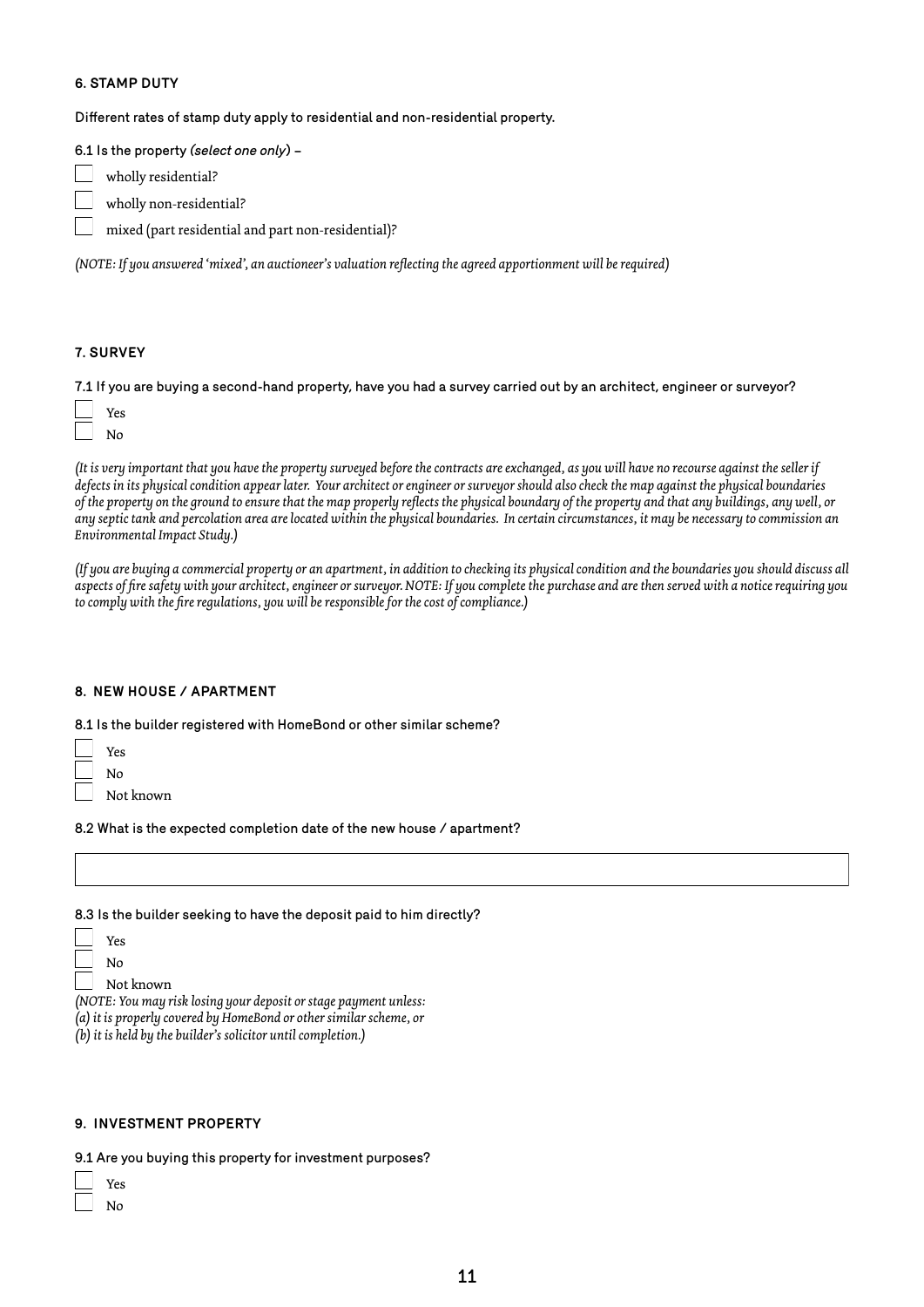|  |  |  |  |  |  |  | 9.2 Do you expect to benefit from any tax reliefs/allowances? |
|--|--|--|--|--|--|--|---------------------------------------------------------------|
|--|--|--|--|--|--|--|---------------------------------------------------------------|

| ۰. |
|----|
|    |

If you answered 'Yes', please give details

### 9.3 Are there any tenants in the property?

If you answered 'Yes', please give details

#### **10. VAT**

10.1 Do you expect to recover VAT on the purchase price?

10.2 Are you registered for VAT?

Yes No

10.3 If so, please state your VAT number

# **11. INSURANCE**

11.1 Have you arranged for the property to be insured against fire and the usual perils with effect from the date of closing?

*(It is important that you can insure the property against fire, flooding and the usual risks on or prior to completing the purchase. Prior to signing the contract, ask your broker to check if it is insurable against risks you want covered. If you answered 'No', you should ensure that insurance is in place when you complete the purchase.)*

# **12. GENERAL**

12.1Is there a lake or inland waterway or foreshore on or abutting the property?

| ×<br>. .<br>n. |
|----------------|
|----------------|

 $\overline{\phantom{a}}$  No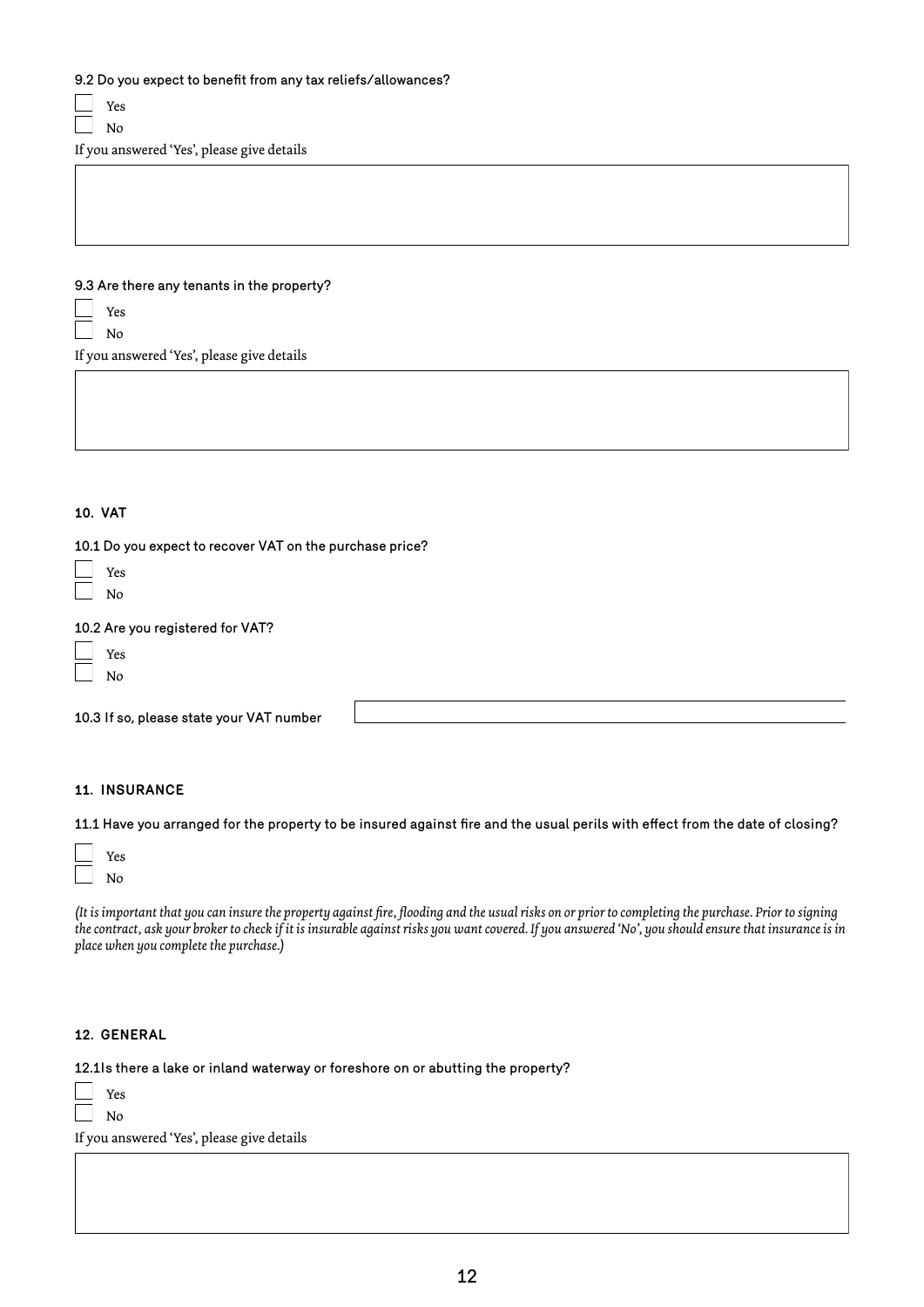12.2Are you aware of any protected species of birds or animals or flora on the property?

Yes No

If you answered 'Yes', please give details

12.3 Are you aware of any National Monument on the property?

| ×<br>×<br>۰ |
|-------------|
|             |

If you answered 'Yes', please give details

12.4 Is there any further information that you believe we need to know in connection with the purchase, for example arrangements with the vendor?

If you answered 'Yes', please give details

Signature of Purchaser 1:

Signature of Purchaser 2:

Date: